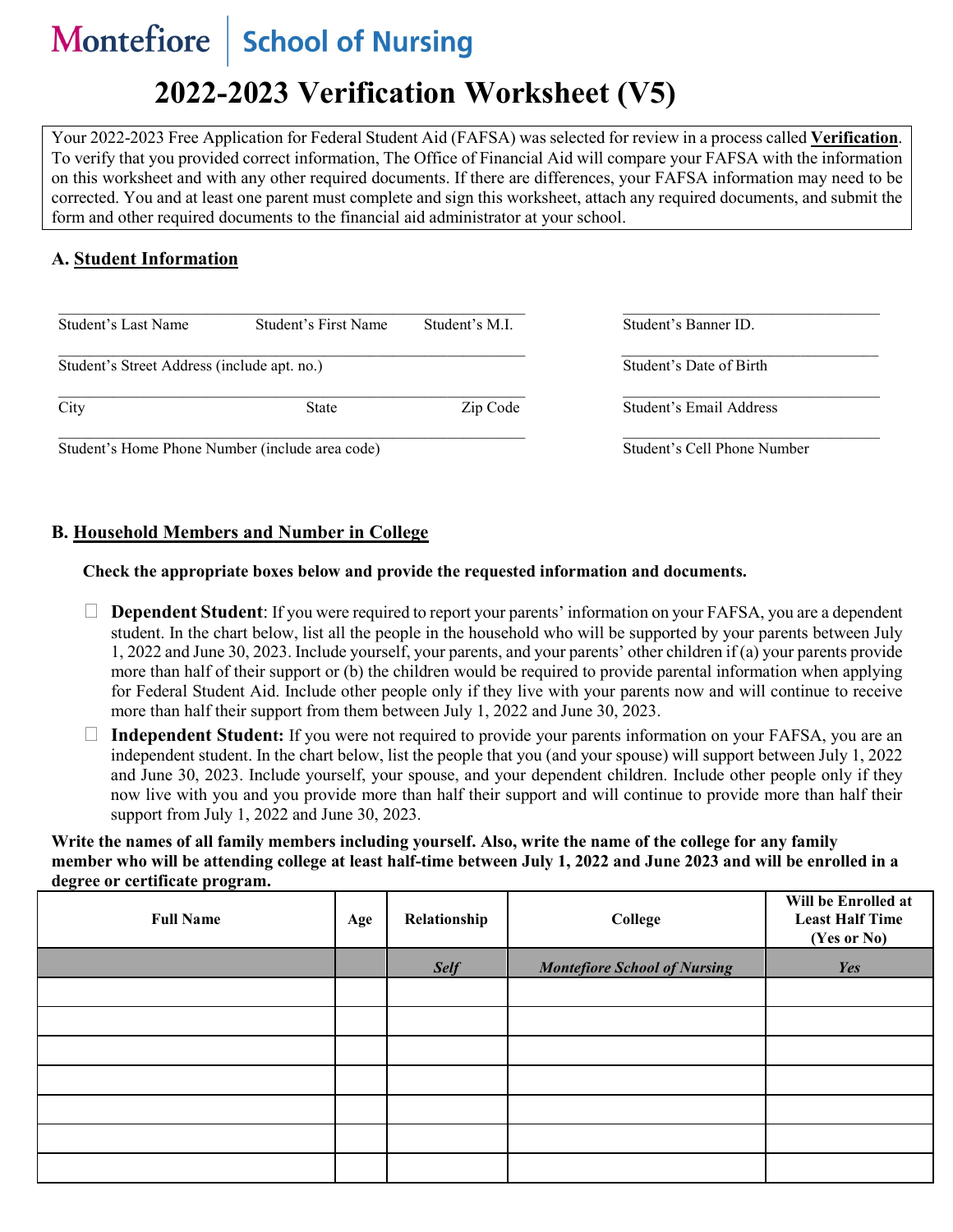## **E. Tax Forms & Income Information**

Complete this section if you and/or your parents filed or will file a 2020 IRS 2020 income tax return(s). The best way to verify income is by using the *IRS DRT* that is part of FAFSA on the Web at [www.FAFSA.gov](http://www.fafsa.gov/) A 2020 IRS Tax Return Transcript may be obtained through:

**Get Transcript by Mail** -go to [www.irs.gov](http://www.irs.gov/) and click on the "Get Your Tax Record." Click "Get Transcript by Mail." Make sure to request the "IRS Tax Return Transcript" and *NOT* the "IRS Tax Account Transcript." The transcript is generally received within 10 business days from the IRS's receipt of the online request.

**Get Transcript Online-** Go to [www.irs.gov,](http://www.irs.gov/) click "Get Your Tax Record." Click "Get Transcript Online." Make sure to request the "Return Transcript" and *NOT* the "Account Transcript". To use the Get Transcript Tool Online Tool, the user must have (1) access to a valid email address, (2) a text-enabled mobile phone (pay-as-you-go plans cannot be used) in the user's name, and (3) specific financial account numbers (such as credit card number or an account number for a home mortgage or auto loan). The transcript displays online upon successful completion of the IRS's two-step authentication. **Automated Telephone Request**- 1-800-908-9946. Transcript is generally received within 10 business days from the

IRS's receipt of the telephone request.

- **1.**
- $\Box$  a) Check here if you and/or your parent(s) successfully used the IRS Data Retrieval Tool.
- $\Box$  b) Check here if you are attaching your 2020 IRS Tax Return Transcript
- **2.** List Below any person who did not file taxes in 2020 but had income. Provide copies of all 2020 IRS W-2 forms issued to the student by their employees. Parents and students must also submit an IRS Verification of Non-filing request at [www.irs.gov/transcript](http://www.irs.gov/transcript)

| Employer's Name       | 2020 Amount Earned | IRS W-2 Provided? |
|-----------------------|--------------------|-------------------|
| Name of Non-tax filer | \$2,000.00         | Yes               |
|                       |                    |                   |
|                       |                    |                   |
|                       |                    |                   |
|                       |                    |                   |

**3.** Tax filers and non-tax filers must list any untaxed income received in 2020. Enter "0" if no funds were received.

| <b>Student</b><br>/Spouse | <b>FAFSA Questions 44 and/or 92</b>                                                                                                                  | Parent(s) |
|---------------------------|------------------------------------------------------------------------------------------------------------------------------------------------------|-----------|
| \$                        | Payments to tax -deferred pension and savings plans (paid directly or withheld from earnings), including, but not<br>limited                         |           |
|                           | to amounts reported on the W-2 Form in Box 12a-12d, codes D, E, F, G, H, and S. Don't Include amounts<br>reported in code DD.                        |           |
| \$                        | IRA deductions and payments to self-employed SEP, SIMPLE, and Keogh and other qualified plans from<br>IRS Form 10 Schedule $1 -$ total lines $28+32$ |           |
|                           | Tax Exempt interest income from IRS Form 1040 – line 2a.                                                                                             |           |
| \$                        | Untaxed portions of IRA distributions from IRS Form 1040-line 4a minus line 4b. Exclude rollovers. If<br>negative, enter a zero here.                |           |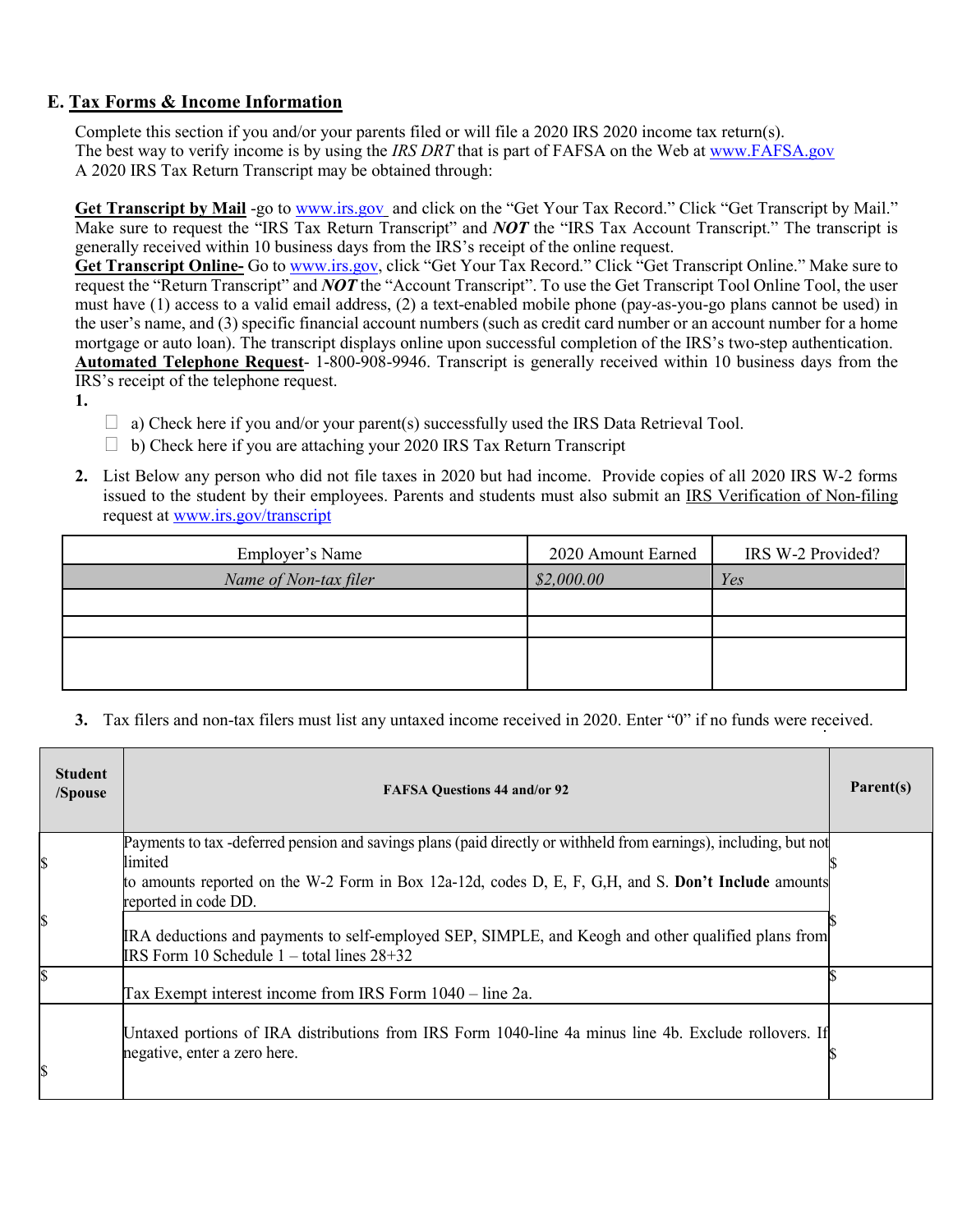# **C. High School Completion**

Provide One of the following documents that indicate the student's high school completion status:

- A copy of the **official high school transcript. Must have the graduation date.**
- A copy of the student's **GED certificate** or **GED transcript.**
- If home schooled, provide a **copy of the credential** if state law requires a home-schooled student to obtain a secondary school completion other than a school diploma or recognized equivalent.
- If home schooled and the state law *does not* require a home-schooled student to obtain a secondary school completion credential. Provide a transcript or the equivalent signed by the student's parent or guardian that lists the secondary school courses the student completed that documents the successful completion a secondary school education in a homeschool setting.

## **D. Identity & Statement of Educational Purpose**

**(1)** Student must provide proof of his/her identity by presenting an unexpired valid-government issued photo Identification such as, a driver's license, non-driver's license, passport, or other governmentissued photo identification which verifies his or her identity. **(2)** If you are unable to present the document in person. You may provide a copy of the unexpired government-issued photo identification that is acknowledged with the notary statement below.

## **Notary's Certificate of Acknowledgement**

| State of                                                                                                                          | City/County of             |               |
|-----------------------------------------------------------------------------------------------------------------------------------|----------------------------|---------------|
| On $(data)$ ,                                                                                                                     | , before me (notary name), |               |
| personally appeared (student name)                                                                                                |                            | and proved to |
| me because of satisfactory evidence of identification (type of ID)<br>the above-named person who signed the foregoing instrument. |                            |               |
| WITNESS my hand and official                                                                                                      | Notory Signatura           |               |

**WITNESS my hand and official** Notary Signature

Seal

# **Statement of Educational Purpose**

The student must sign, in the presence of the institutional official, the following:

I certify that I,

(Print Name)

am individual signing this Statement of Educational Purpose and that the federal student financial assistance I may receive will only be used for educational purposes and to pay the cost of attending Montefiore School of Nursing.

| Student's Signature: |  |
|----------------------|--|
|                      |  |